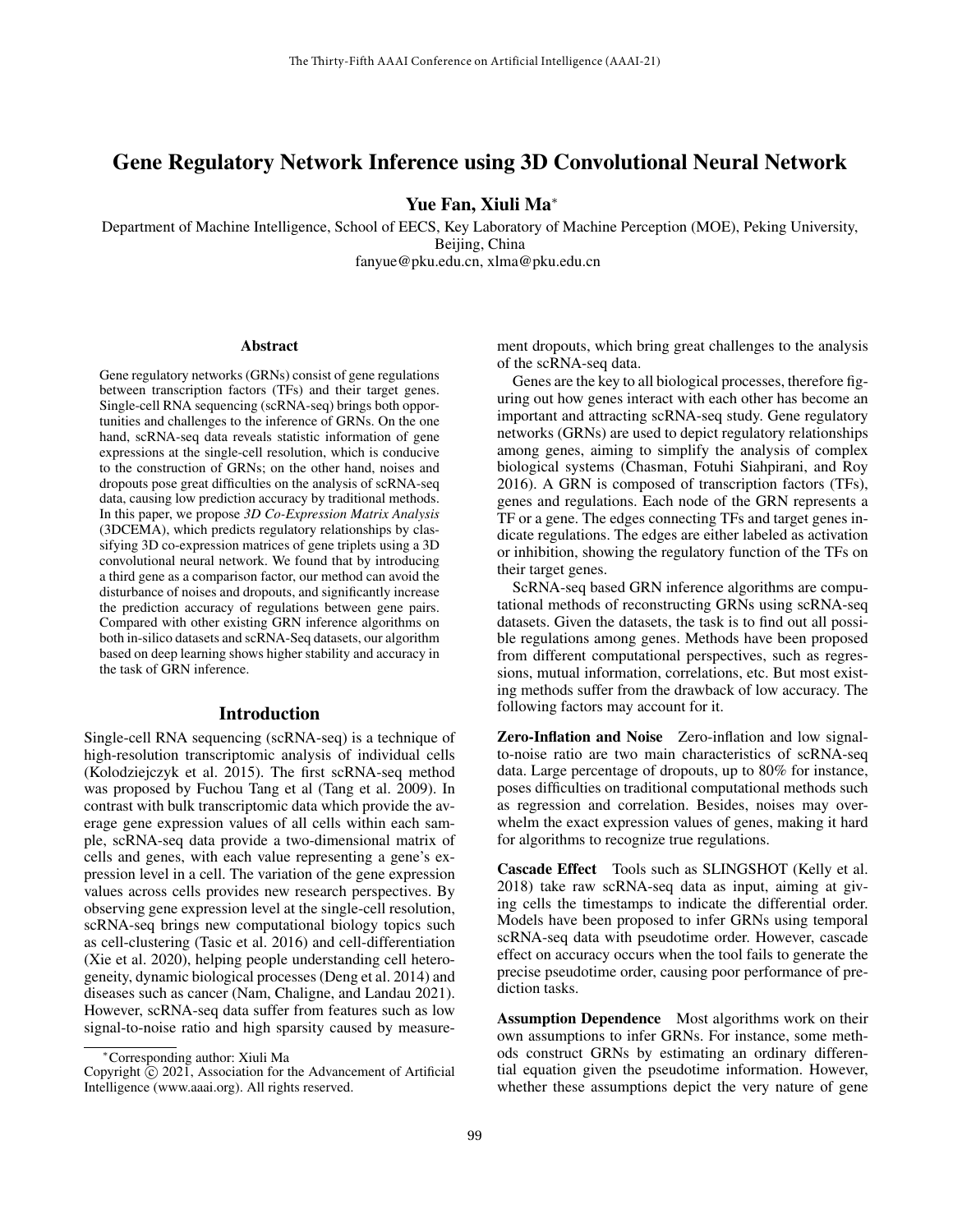regulation remains open to question. Methods based on wrong assumptions may suffer from inaccuracy.

To address these challenges, we propose our method called *3D co-expression matrix analysis* (3DCEMA), which applies a 3D convolutional neural network (CNN) to infer gene regulations. To avoid the cascade effect on accuracy, 3DCEMA takes raw scRNA-seq data rather than temporal data as input. No assumptions are needed for our deep learning model. Given a gene pair of  $x$  and  $y$ , the model compares y with every other gene z to test if there is a regulation of  $x$ on y with reference to z. 3D CNN do this comparison process by classifying the 3D co-expression matrix of  $x, y$  and z, which implies the joint distribution of the three genes in all cells. A GRN is inferred by synthesizing the predicted labels of all 3D matrices. 3DCEMA is less affected by zeroinflation and low signal-to-noise ratio by focusing on the asymmetry of  $y$  and  $z$ , which are under equal influence of noises and measurement dropouts.

The model is trained and tested on the datasets of BEE-LINE (Pratapa et al. 2020), which is an evaluation framework for benchmarking different GRN inference algorithms based on single-cell transcriptomic data. Experiments show that 3DCEMA has strong stability over the in-silico datasets and has significant higher accuracy on large scRNA-seq datasets compared to state-of-the-art algorithms.

Our work makes the following contributions:

- We propose a deep learning method called 3DCEMA, which is the first to apply the 3D convolutional neural network to the task of GRN inference based on single-cell transcriptomic data.
- A unique labeling method is employed for training and inferring. Given three genes  $x, y$  and  $z$ , the label of them reveals the relative regulation of  $x$  on  $y$  to  $z$  by reflecting the asymmetry between  $y$  and  $z$ . The GRN can be inferred by synthesizing the predicted labels of all matrices.
- 3DCEMA significantly outperforms other GRN inference methods in both stability and accuracy on scRNA-seq datasets, and may serve as a reliable tool for other coexpression analysis tasks.

### Related Work

Gene regulatory network inference has attracted much research attentions with the prevailing of sc-RNA sequencing technology in the past decade. Methods have been proposed from different computational perspectives.

Regression methods determine a gene's possible regulators by focusing on large coefficients of its regression on other genes. GENIE3 (Huynh-Thu et al. 2010) first employed random forests and extra-trees to solve the regression problems. Later, a method based on gradient boosting trees called GRNBoost2 was proposed and was aggregated with GENIE3 into a framework called Arboreto (Moerman et al. 2018). Besides tree based methods, there are also attempts to apply regressions to discover the dynamics of regulations. For instance, GRNVBEM (Sanchez-Castillo et al. 2017) analyzes pseudotime ordered data by using a regressive model within a variational Bayesian framework; regularized linear

regression is employed by SINCERITIES (Papili Gao et al. 2017) to identify regulations after cell stimulation; SCINGE (Deshpande et al. 2019) uses Granger causality regression to overcome irregular pseudotime and dropouts. Regressive models explain the mechanics of regulations to some extent, while they are not well capable of discovering possible nonlinear patterns of regulations, which however, can be captured by the deep learning model.

There are methods using ordinary differential equation (ODEs) to infer regulations. An ODE is a kinetic equation which depicts the dynamic regulation functions between genes. Based on the ODE assumption, SCODE (Matsumoto et al. 2017) rebuilds gene regulations, while GRISLI (Aubin-Frankowski and Vert 2020) models the dynamics of cell trajectories by inferring the velocity of each cell. Cascade effects on accuracy become a major obstacle for these methods when using pseudotime created by trajectory inference tools.

With the use of mutual information, SCRIBE (Qiu et al. 2020) predicts regulations by estimating the strength of information transferred from a TF to its target gene. PIDC (Chan, Stumpf, and Babtie 2017) uses partial information decomposition (PID) to find out possible regulatory relationships between genes; specifically, it determines the regulation between a pair by introducing a third gene and compare PIDs among them. This comparison process shares similarity with 3DCEMA.

Few deep learning methods have been proposed for the task of GRN inference. CNNC (Yuan and Bar-Joseph 2019) uses a 2D convolutional neural network to predict regulations by classifying co-expression histograms of gene pairs. Good performance though it has compared to other nondeep methods, CNNC suffers from the distortion of the histograms caused by dropouts and extreme values. By contrast, 3DCEMA deals with extreme values properly and overcomes zero-inflation by introducing a third gene.

A comprehensive evaluation framework named BEE-LINE (Pratapa et al. 2020) has been developed in an attempt to assess both temporal and none-temporal GRN inference algorithms on accuracy, robustness and efficiency.

### Problem Statement

ScRNA-seq provides a sparse gene expression matrix called A of  $g$  rows and  $c$  columns,

$$
A^{g \times c} = \begin{bmatrix} a_{11} & \dots & a_{1c} \\ \vdots & \ddots & \vdots \\ a_{g1} & \dots & a_{gc} \end{bmatrix}
$$

where g is the number of genes, c is the number of cells.  $a_{ij}$ is the expression value of the  $i$ -th gene in the  $j$ -th cell. Let  $G$  be the set of the genes, and  $R$  be the set of unknown regulatory edges.  $G$  and  $R$  make up the gene regulatory network  $N = \langle G, R \rangle$  hidden behind scRNA-seq data. The task is to infer the regulations among the genes in  $G$ , with the supervision on a training graph  $N'$  and its gene expression matrix, whose gene set can be totally different from G.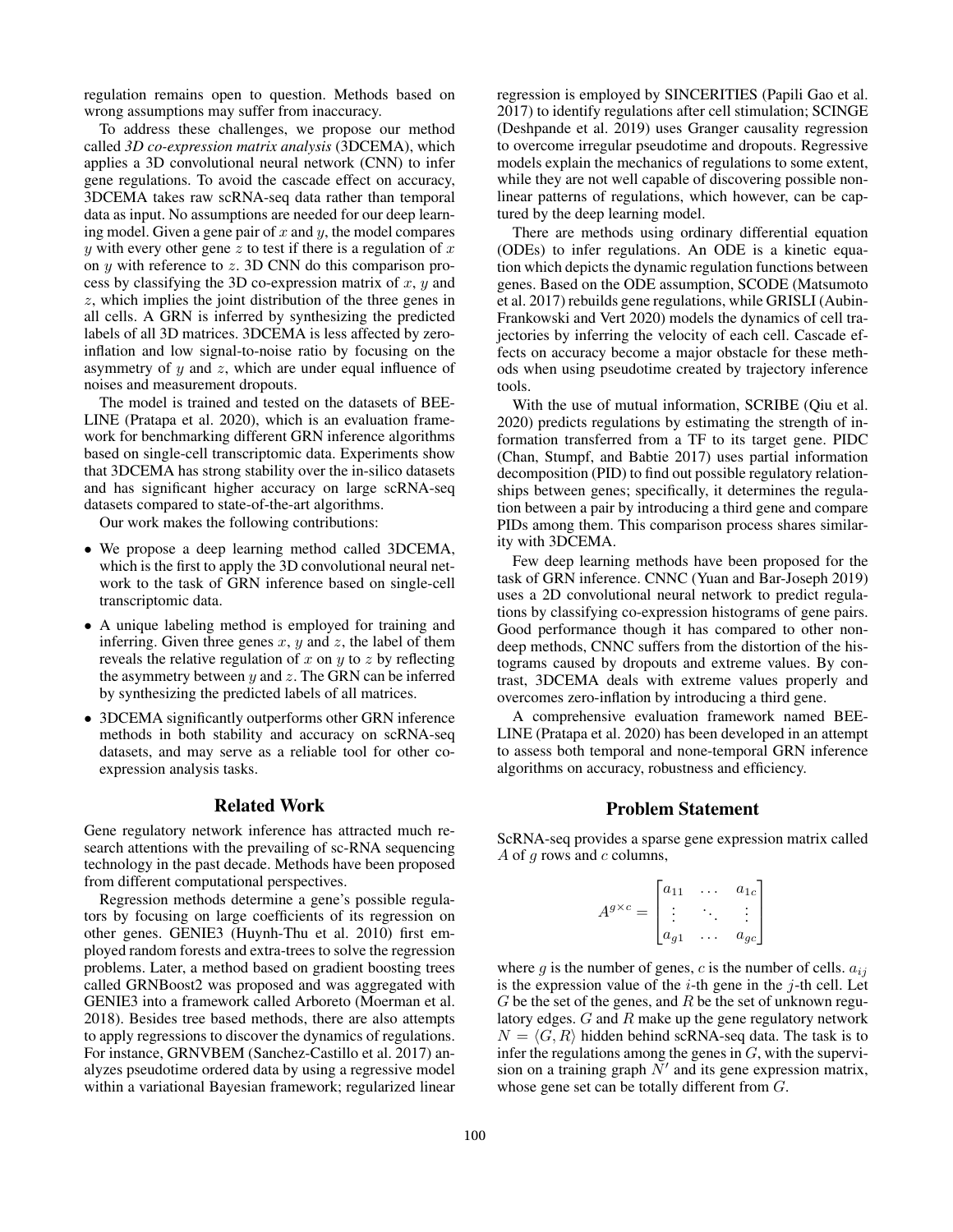## Method

GRN inference is to find out all possible regulations between genes. To determine whether there is a regulation of gene  $x$ on gene  $y$ , one thought is to focus exactly on  $x$  and  $y$  by learning the regulatory patterns between them. However, a large number of false positives may occur when patterns of irrelevant gene pairs are all similar to them. Instead of predicting regulations directly, 3DCEMA focuses on the relative regulation of x on y to z given the 3D co-expression matrix of them. The GRN is finally inferred by synthesizing all predicted labels of matrices. In the following part, we will first present the process of building 3D matrices. We then demonstrate our unique labeling method. Finally the training and inference phases are introduced.

### Building 3D Co-Expression Matrices

A 3D co-expression matrix  $E_{xyz}$  reflects the joint distribution of  $x, y, z$  in all cells. Here, we set the matrix size to  $16 \times 16 \times 16$ , which is a tradeoff between accurately preserving information and consuming appropriate amount of disk space. If the expression values of x, y and z are discretized into integers of  $1, 2, ..., 16$ , then the element  $e_{ijk}$  of  $E_{xyz}$  can be interpreted as the number of cells where the discrete expression levels of  $x$ ,  $y$  and  $z$  are  $i$ ,  $j$  and  $k$  correspondingly.

For every gene, the first task is to divide its range of expression values into 16 bins ranging from 1 to 16, with the bin index reflecting the levels of expression. However, extreme value points will stretch the whole range, causing normal value points squeezing together instead of uniformly distributed in all bins. The following logarithm step is to reduce the extreme points by mitigating the variation of gene expression values.

Given the gene expression matrix  $A$  with  $g$  genes and  $c$ cells, we replace every non-zero element of A by its logarithm, and for zero elements mainly caused by dropouts, we marked them as 'NaN'. Therefore we obtain matrix  $A'$ :

$$
A'^{g \times c} = \begin{bmatrix} a'_{11} & \dots & a'_{1c} \\ \vdots & \ddots & \vdots \\ a'_{g1} & \dots & a'_{gc} \end{bmatrix}
$$

where

$$
a'_{ij} = \begin{cases} ln(a_{ij}) & a_{ij} > 0 \\ \text{NaN} & a_{ij} = 0 \end{cases}.
$$

Considering that extreme points still exist after logarithm, we calculate a limited range for each gene for binning. For the  $i$ -th row in  $A'$ , which represents the expression values of the *i*-th gene, we calculate the mean  $m_i$  and standard deviation  $s_i$  of the non-'NaN' values, and use them to get the range of the  $i$ -th gene as follows.

$$
R_i = [m_i - 2s_i, m_i + 2s_i).
$$

We then divide  $R_i$  into 16 bins with equal range:

$$
R_{ik} = \left[ m_i + \frac{(k-9)s_i}{4}, m_i + \frac{(k-8)s_i}{4} \right), k = 1, 2, \dots 16.
$$

### Algorithm 1 The co-expression matrix of the three genes.

**Require:** gene  $x$ ,  $y$  and  $z$ , matrix  $B$ , constant  $p$ . **Ensure:** 3D co-expression matrix  $E_{xyz}^{16\times16\times16}$ .

- 1: initialize  $E_{xyz} = 0$ ;
- 2: for each cell  $n$  do
- 3: get the integer expression values of the three genes in the *n*-th cell  $i = b_{xn}$ ,  $j = b_{yn}$ ,  $k = b_{zn}$ ;
- 4: record co-expression  $e_{ijk}$  + = 1;
- 5: end for
- 6: **for** each element  $e_{ijk}$  of  $E_{xyz}$  **do**<br>7:  $e_{ijk} = e_{ijk} * \frac{p}{i}$ :
- 7:  $e_{ijk} = e_{ijk} * \frac{p}{c};$
- 8: end for
- 9: output  $E_{xyz}$ .

Given the discretization of all genes, we can rewrite the expression values as their bin index numbers, and obtain a binnormalized matrix B:

$$
B^{g \times c} = \begin{bmatrix} b_{11} & \dots & b_{1c} \\ \vdots & \ddots & \vdots \\ b_{g1} & \dots & b_{gc} \end{bmatrix}
$$

where

$$
b_{ij} = \begin{cases} k & a'_{ij} \in R_{ik} \\ 1 & a'_{ij} < m_i - 2s_i \text{ or } a'_{ij} = \text{NaN} \\ 16 & a'_{ij} \ge m_i + 2s_i \end{cases}.
$$

Here  $b_{ij}$  is the integer expression level of the *i*-th gene in the  $j$ -th cell. The total time complexity of bin-normalization is  $O(qc)$ .

Based on the bin-normalized matrix  $B$ , we can build coexpression matrices of all gene triplets. Specifically, we scan every column of  $B$  to get the three integers of gene  $x, y$  and  $z$ in the cell, and use the three integers as index to find the element in  $E_{xyz}$ , and plus it by 1 to record one co-expression of the three genes. We then multiply every element by a factor so that the sum of all elements in a 3D matrix is a constant p, which is set to 4096 across our experiments. Algorithm 1 shows the building process in details. The time complexity of building a 3D co-expression matrix is  $O(c)$ .

#### Labeling

Once co-expression matrices are prepared, the next task is to design labels for the matrices. For a gene triplet of  $x, y$ and  $z$ , we view  $x$  as a potential regulator, with  $y$  and  $z$  being its targets. Here, we use mark +, −, and 0 to represent activation, inhibition and no regulation. We use nine basic labels:

$$
00, +0, 0+, -0, 0-, ++, --, +-, -+
$$

to distinguish different regulatory types of x on y and z. For instance, label  $+0$  means that x has an activation regulation on y but no regulation on z.

Though exactly reflecting the regulation types, the nine basic classes are not suitable for the training and inference task, mainly because matrices of  $++, --, +-, -+$  are too rare when the GRN is sparse. Therefore, more simplified and balanced labeling is needed.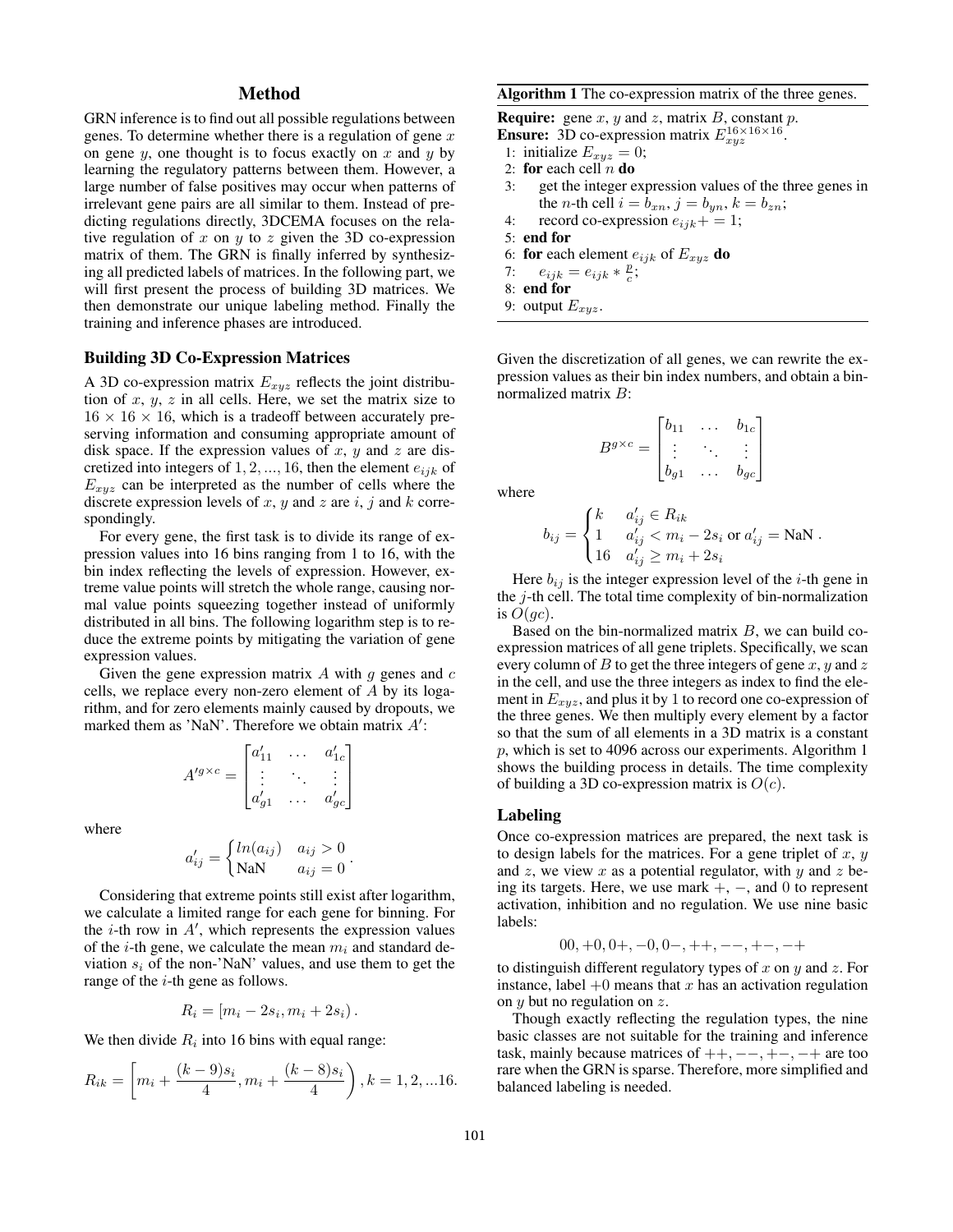

Figure 1: The heatmaps of 3D co-expression matrices of six different labels. The co-expression matrices are sliced along  $x$ -axis. The matrices displayed are built on the GSD datasets of BEELINE (Pratapa et al. 2020).

The Characteristics of the Nine Basic Classes In order to design such labels, we first examine the characteristics of the nine basic classes. Figure 1 shows the heat maps of 3D co-expression matrices of six different basic classes. Classes of  $0+, 0-$  and  $-+$  are not included for they are symmetric to +0, −0, +−. Each 3D co-expression matrix are displayed by 6 squares along  $x$  axis, where the expression level of gene  $x$  increases from left to right. Each square reveals the joint distribution of y and z at a certain expression level of x.

We find out that in each class, the cluster of bright spots in the squares follows a unique pattern with the increase of  $x$ . For instance, in the matrix of class 00, there is a uniform distribution of spots in all squares, mainly because the change in x have no influence on y and z. While as to class  $+0$  and  $-0$ , with the increase of x, the spots are moving towards left and right correspondingly, respectively illustrating the activation and inhibition regulation of  $x$  on  $y$ . Deduced by this pattern, the regulation of  $x$  on  $z$  will results in the spots moving towards top or bottom with the increase of  $x$ , which is illustrated in the matrices of class  $++$ ,  $--$  and  $+-$  with the moving directions being top-left, bottom-right, bottomleft correspondingly. We conclude the moving directions of the nine classes in a clock shown in figure 2.

New Labels Reflecting Relative Regulations Here we introduce three new labels. We aggregate  $0+, -+,-0$  as new label 'Y<Z',  $00, ++, --$  as new label 'Y=Z', and 0−, +−, +0 as new label 'Y>Z'. The decision boundary is the diagonal line of the YZ plane in the clock. Here Y and Z in the labels are not specific gene names, but represent the second and third genes of the matrix.

Given the regulation order  $- < 0 < +$ , the new labels



Figure 2: The clock of the nine basic labels. The arrow of each label shows the moving direction of the spots with the increase of x. Red, green and blue represent 3 new labels 'Y<Z', 'Y=Z', and 'Y>Z' correspondingly.

have the semantic explanation: the relative regulation of the first gene on the second to the third. In contrast to the nine basic labels, The new labeling method is more simple and balanced.

The final step is to examine whether the three labels contain enough information for the GRN inference task. Given a prediction  $Y>Z'$  for a 3D matrix by 3D CNN, we may be curious about what exact kind of regulations the first gene has on the second and the third, for there are three possible regulation types 0−, +−, +0. However, if the predicted labels are mostly 'Y>Z' for set  $\{E_{xui}|i=1,2,...,g\}$ , meaning  $x$  has a relative activation regulation on  $y$  compared to every other gene  $i$ , we can confirm that there exists an acti-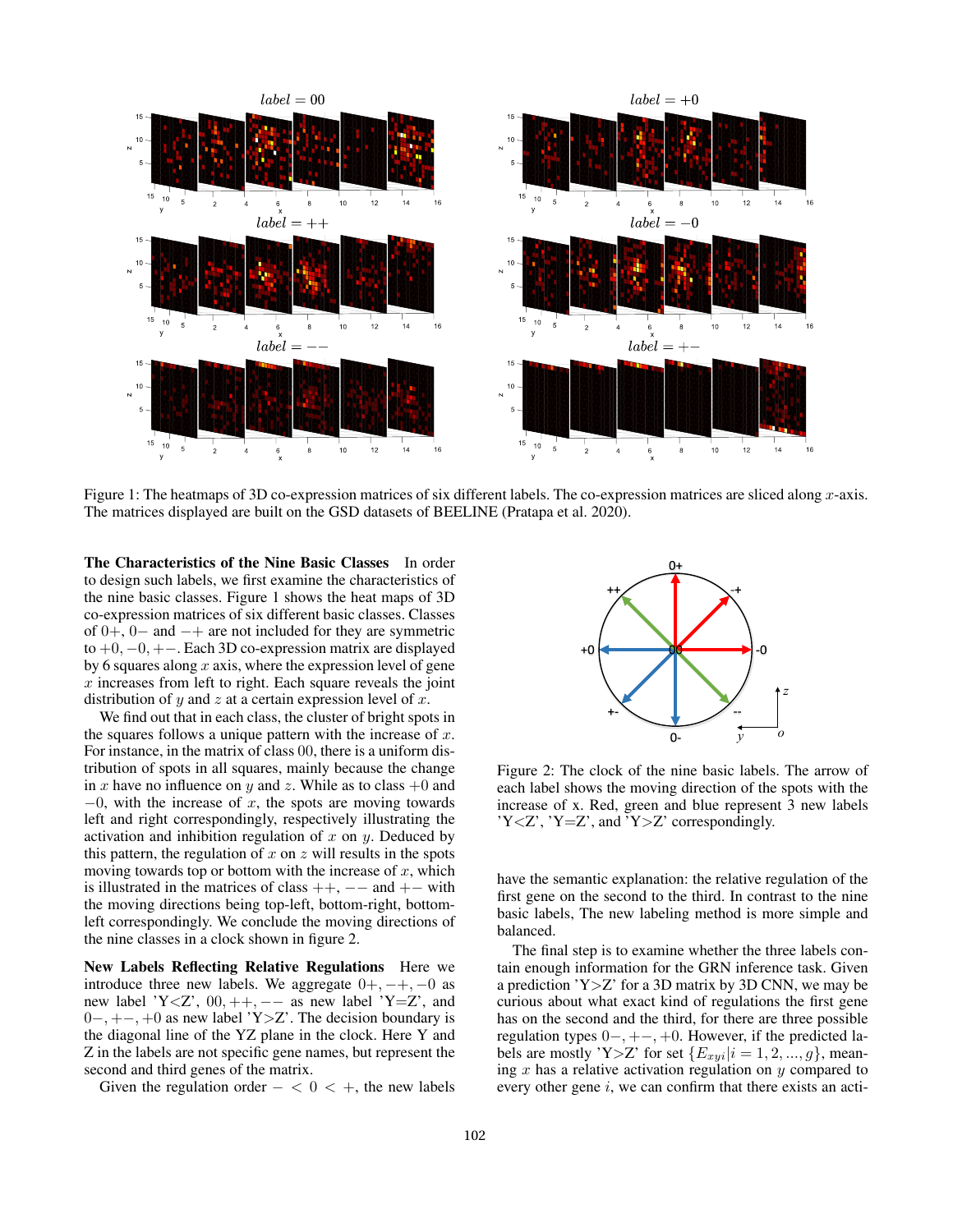

Figure 3: The 3D CNN based on ResNet-10 structure. Each basic block contains two convolutional layers and a shortcut.

vation regulation of x on y. Noticing that Y and Z play equal roles in labeling, we can also infer the regulation of the first gene on the third in a similar way.

### Training and Inferring

3D CNN 3D CNN are mainly used in computer vision tasks such as video classification and motion detection. Here we use the 3D CNN to detect the moving directions of the spots along  $x$  axis. We follow ResNet-10 structure (He et al. 2016) to build the 3D CNN as shown in Figure 3. Each basic block contains two convolutional layers and a short cut, and is defined by He et al. as:

$$
y = W_2 \sigma (W_1 x) + W_s x.
$$

Here x and y are the input and output vector,  $\sigma$  is the relu function,  $W_1$  and  $W_2$  are the weights of the first and second convolutional layer in the block, and  $W_s$  is a linear projection when the output planes of the two layers are different.

Training During the training process, it is desirable that we build all  $g^3$  matrices, while they will devour disk memory rapidly when  $g$  is getting larger. Therefore, a limitation on the number of training matrices are required. Given a predetermined limit  $k$  for the number of matrices, the time and disk space complexities for building and storing training matrices are  $O(ck)$  and  $O(k)$ , which show good scalability. Also, training time will not increase with  $q$  when the size limit k and the epoch number are fixed.

For sparse GRN, it is likely that the basic class of 00 dominates the whole set of matrices, causing  $Y=Z'$  being a major class. Therefore, before feeding matrices to the 3D CNN, adjusting the proportions of the classes is essential. The specific proportions are data-dependent and will be mentioned in the experiments. After adjusting the proportion of each class, we then feed matrices and their labels to the 3D CNN to complete training.

Inferring the GRN As for the inference part, we want to obtain a ranked edge list showing the confidence of an edge being a regulation. We use positive edge weights to indicate activation while the negative ones indicating inhibition. The absolute values of edge weights can be viewed as the confidence.

### Algorithm 2 Synthesizing Labels to Infer the GRN.

Require: set of matrices S, trained CNN W.

 $\frac{x}{x}$  Ensure: directed graph N.

- $\frac{1}{\text{Conv 2}}$  and edge weights being all 0;  $\frac{1}{\text{relu}}$   $\begin{bmatrix} 1 \\ W_{sX} \end{bmatrix}$  1: initialize directed graph N with nodes being the genes
	- 2: **for** every matrix  $T_{ijk}$  in S **do**<br>3: get *label* predicted by W;
	- $\overrightarrow{3}$ : get *label* predicted by W;
- relu<br>  $\begin{array}{ccc}\n\cdot & \cdot & \cdot \\
\cdot & \cdot & \text{if } label == 'Y > Z' \text{ then}\n\end{array}$ 
	- $N(i, j)$ + = 1,  $N(i, k)$  = 1;
	- end if
	- 7: if  $label =$  =  $YZ$  then

8: 
$$
N(i, j) - 1, N(i, k) + 1;
$$

9: end if

10: end for

11: output  $N$ .



Figure 4: The whole GRN inference process.

First, We use the trained model to predict the labels of the matrices, and then we synthesize all the predicted labels to a GRN. The synthesis is simple: for every co-expression matrix  $E_{xyz}$ , if its label is 'Y>Z', we add  $n_{xy}$  by 1 and minus  $n_{xz}$  by 1, and reversely for label 'Y<Z', where  $n_{ij}$ represents the weight of the directed edge from  $i$  to  $j$ . Algorithm 2 shows the synthesis process. In this way, a final edge weight  $n_{xy}$  are determined by the predicted labels of 2g matrices from set  $\{E_{xyi}|i=1,2,...,g\}$  and set  ${E_{xiy}}|i = 1, 2, ..., g$ , therefore more stable and accurate prediction will be made. Figure 4 shows the whole GRN inference procedure.

When inferring a GRN, usually  $g^3$  matrices are needed for determining all  $g^2$  directed edges, which is unacceptable when  $g$  scales up. By randomly building  $k$  matrices from set  ${E_{xyi}|i = 1, 2...g}$  to predict the regulation of x on y, we can reduce the total time complexity to  $O(g^2 c k)$ . Another way is to compute a new 'gene' called 'AVG' to represent the average expressions of all genes. The regulation of each pair can be determined by only one comparison with 'AVG', and the total time complexity is reduced to  $O(g^2c)$ . In the inference process, a matrix can be stored in run-time memory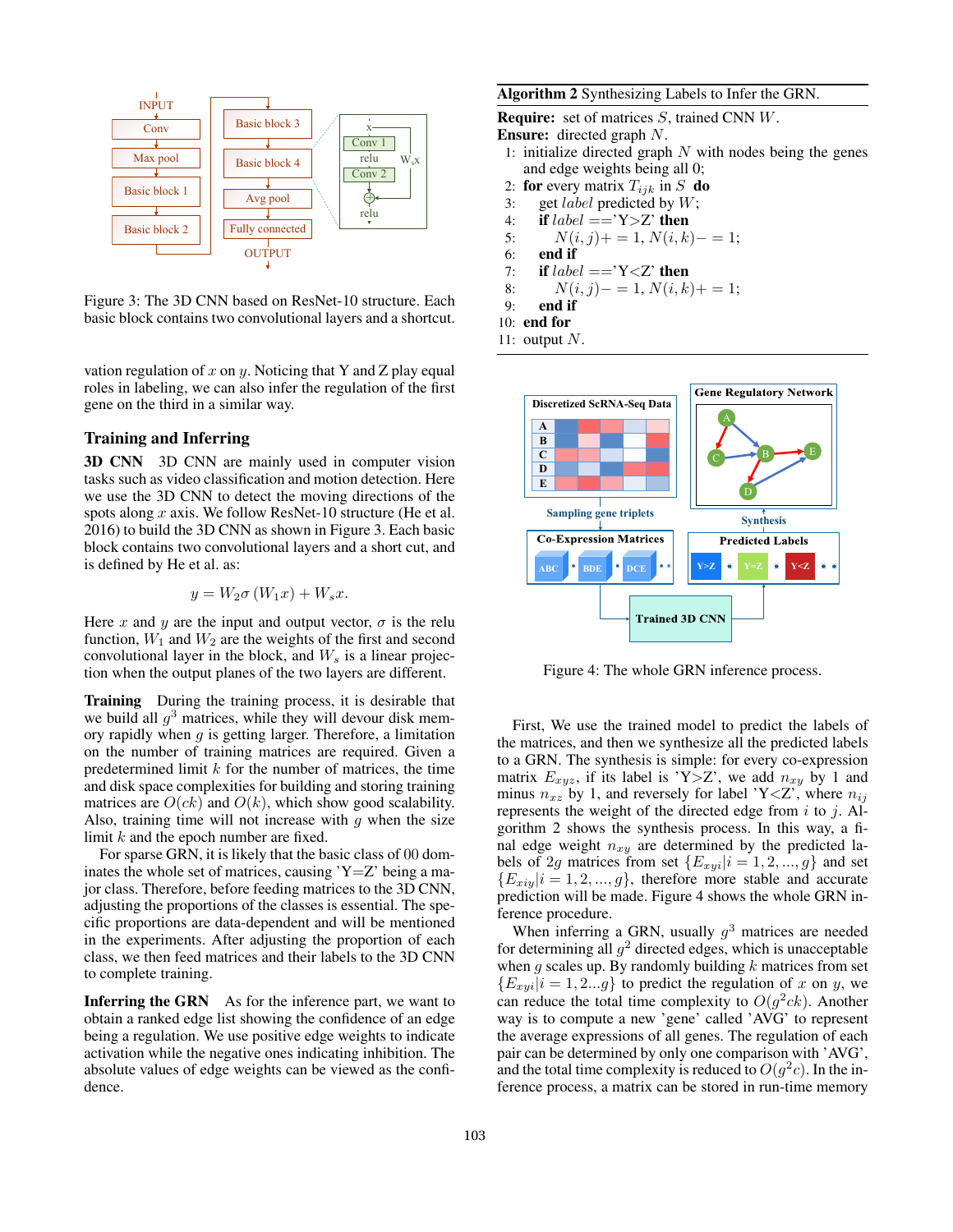

Figure 5: Results on three in-silico datasets under different dropout rates. The dark shade of the same color is AUPRC while the light shade is AUROC. The total height of each bar is the sum of the two metrics.

and released after the prediction, therefore no disk memory is needed for storing matrices.

## Experiments

We conduct the experiments under the BEELINE framework (Pratapa et al. 2020), which benchmarks the algorithms of GRN inference using single-cell transcriptomic data. Three in-silico datasets and two scRNA-seq datasets are used to test the performance of  $3DCEMA<sup>1</sup>$  and other seven algorithms.

Datasets Gonadal sex determination (GSD), hematopoietic stem cell (HSC) differentiation, and mammalian cortical area development (mCAD) are published boolean models, each representing a small GRN. BEELINE created insilico datasets by randomly simulating each GRN for 10 times using BoolODE (Pratapa et al. 2020). The gene numbers of GSD, HSC and mCAD are 19, 11 and 5, and the cell numbers are 2000 for all simulations. 50 and 70 percent of dropout rates of matrix elements are applied, and the pseudotime information is provided.

Mouse embryonic stem cells (mESC) (Hayashi et al. 2018) and erythroid-lineage mouse hematopoietic stem cells (mHSC-E) (Nestorowa et al. 2016) are two scRNA-seq datasets. mHSC-E contains 4764 genes and 1071 cells, and its GRN is constructed from ChIP-Atlas database. mESC contains 18387 genes and 421 cells, with ESCAPE and ChIP-Atlas being the GRN source. Slingshot was used by BEELINE to create pseudotime for scRNA-seq datasets.

Algorithms for Comparison We examine 7 comparative algorithms, among which six are from BEELINE, namely GRISLI (Aubin-Frankowski and Vert 2020) applying ODEs and regressions, GRNVBEM (Sanchez-Castillo et al. 2017)

basing on regressions, LEAP (Specht and Li 2016) and PPCOR (Kim 2015) utilizing correlations, PIDC (Chan, Stumpf, and Babtie 2017) employing mutual information, SCINGE (Deshpande et al. 2019) using Granger causality regressions. Besides, we include CNNC (Yuan and Bar-Joseph 2019), a deep learning method using 2D CNN to predict regulations by classifying 2D histograms of gene pairs. When testing, all 6 algorithms under the BEELINE framework output ranked edge lists where weights are confidence of regulations. For CNNC, we use the value of the last sigmoid layer of the CNN as the edge weight for a given gene pair.

### Experiments on In-Silico Datasets

**Settings** Here, 3DCEMA uses the labels of  $Y \le Z$ ,  $Y = Z'$ and 'Y>Z' for training, The matrices numbers of the three classes are set to the same. We separately trained our model on GSD-1, GSD-1-50 and GSD-1-70, meaning the 1st simulated data of GSD with 0, 50% and 70% dropout rates. We obtained the trained model weights named as  $w_1$ ,  $w_2$  and  $w_3$ . The model weights  $w_1, w_2$  and  $w_3$  were then used individually to reconstruct the GRNs on simulated datasets with dropout rate of 0, 50% and 70% correspondingly. Area under PRC curve (AUPRC), Area under ROC curve (AUROC) are computed for all edge lists with the knowledge of the ground-truth network.

Given that the gene numbers of in-silico datasets are relatively small, the total  $g^2$  matrices are too few to train CNNC, therefore we exclude CNNC here.

3DCEMA Shows Strong Stability across GRNs Figure 5 shows the results on in-silico datasets. 3DCEMA performs the best both on AUPRC and AUROC over the simulated datasets of GSD, which is the GRN used for training. On HSC datasets, PIDC, PPCOR and 3DCEMA are the three algorithms that perform best, while GRISLI, SCINGE and

 $1^1$ Code is avaliable at https://github.com/YueFan1014/3DCEMA.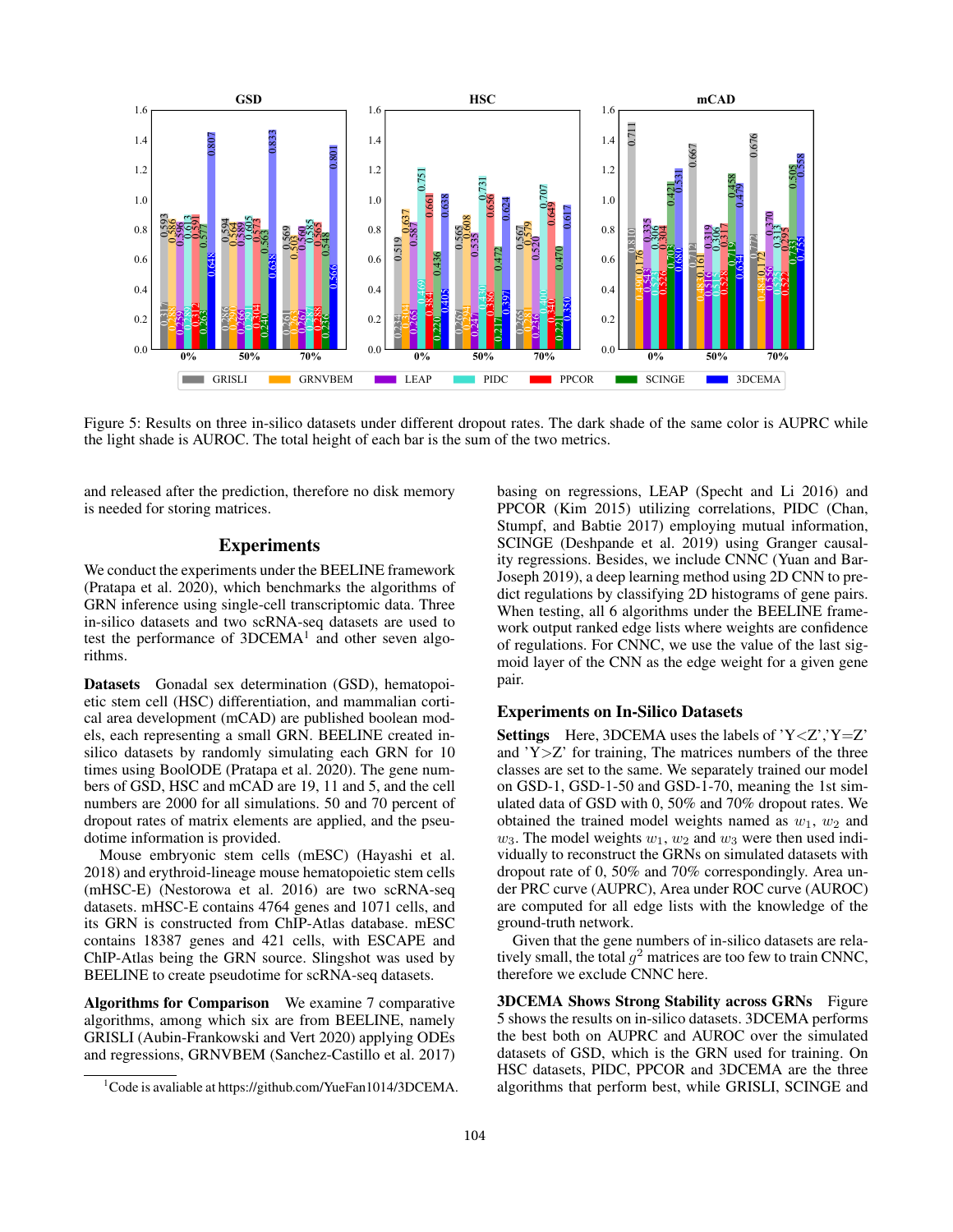|                | mESC 200     |              |             | mESC 400     |              |             | mESC 1000      |                          |             |
|----------------|--------------|--------------|-------------|--------------|--------------|-------------|----------------|--------------------------|-------------|
|                | <b>AUPRC</b> | <b>AUROC</b> | k-Precision | <b>AUPRC</b> | <b>AUROC</b> | k-Precision | <b>AUPRC</b>   | <b>AUROC</b>             | k-Precision |
| <b>GRISLI</b>  | 0.0951       | 0.5138       | 0.0977      | 0.1299       | 0.5062       | 0.1141      | $\overline{a}$ |                          | 0.0614      |
| <b>GRNVBEM</b> | 0.0992       | 0.4998       | 0.0989      | 0.1337       | 0.5011       | 0.1327      |                |                          | 0.0654      |
| <b>LEAP</b>    | 0.0556       | 0.2056       | 0.0176      | 0.0829       | 0.2528       | 0.0347      |                |                          | 0.0168      |
| <b>PIDC</b>    | 0.0885       | 0.4331       | 0.0944      | 0.1230       | 0.4228       | 0.1155      |                | $\overline{\phantom{0}}$ | 0.0690      |
| <b>PPCOR</b>   | 0.0960       | 0.5068       | 0.0955      | 0.1311       | 0.4995       | 0.1317      |                |                          | 0.0782      |
| <b>SCINGE</b>  | 0.0967       | 0.5089       | 0.1164      | 0.1340       | 0.5031       | 0.2027      |                |                          | 0.1238      |
| <b>CNNC</b>    | 0.1964       | 0.6945       | 0.2580      | 0.2670       | 0.7162       | 0.3166      | ۰              |                          | 0.1483      |
| <b>3DCEMA</b>  | 0.3427       | 0.8281       | 0.3787      | 0.3059       | 0.7720       | 0.3392      |                |                          | 0.3681      |
|                | mHSC-E 200   |              |             | mHSC-E 400   |              |             | mHSC-E 1000    |                          |             |
|                | <b>AUPRC</b> | <b>AUROC</b> | k-Precision | <b>AUPRC</b> | <b>AUROC</b> | k-Precision | <b>AUPRC</b>   | <b>AUROC</b>             | k-Precision |
| <b>GRISLI</b>  | 0.0439       | 0.5014       | 0.0448      | 0.0441       | 0.5126       | 0.0463      |                |                          | 0.0252      |
| <b>GRNVBEM</b> | 0.0441       | 0.5000       | 0.0330      | 0.0435       | 0.5000       | 0.0452      |                |                          | 0.0248      |
| <b>LEAP</b>    | 0.0231       | 0.0793       | 0.0122      | 0.0231       | 0.1046       | 0.0090      |                |                          | 0.0248      |
| <b>PIDC</b>    | 0.0329       | 0.3815       | 0.0142      | 0.0321       | 0.3813       | 0.0104      |                |                          | 0.0179      |
| <b>PPCOR</b>   | 0.0420       | 0.4921       | 0.0330      | 0.0419       | 0.4944       | 0.0405      |                |                          | 0.0265      |
| <b>SCINGE</b>  | 0.0472       | 0.5119       | 0.0590      | 0.0870       | 0.5374       | 0.1523      |                |                          | 0.0729      |
| <b>CNNC</b>    | 0.0771       | 0.5357       | 0.1958      | 0.3732       | 0.8983       | 0.3920      |                |                          | 0.1121      |
| <b>3DCEMA</b>  | 0.2682       | 0.8776       | 0.3491      | 0.4010       | 0.8302       | 0.4505      |                |                          | 0.2395      |

Table 1: Results on scRNA-seq datasets.

3DCEMA are the top three algorithms on mCAD datasets. Although mCAD and HSC differ from GSD significantly in both regulation types and network topology, by learning regulation patterns from GSD, 3DCEMA is still capable of the inference task on HSC and mCAD, showing itself being transferable across datasets with different GRN properties. By contrast, PIDC and PPCOR have poor performances on mCAD though they are among the top three algorithms on HSC; GRISLI and SCINGE performs badly on HSC despite that they predict well on mCAD. Therefore, 3DCEMA shows strong prediction stability across all datasets, though its performances are not the best on HSC and mCAD due to limited training materials caused by small g.

### Experiments on ScRNA-seq Datasets

Settings For the large scRNA-seq datasets, the groundtruth regulation edges are listed without specifying activation or inhibition. Therefore we change 3DCEMA into a binary classifier with label 1, 0 representing regulations and no regulations. We compute a new 'gene' called 'AVG' to represent the average expressions of all genes. For a given pair  $x$ ,  $y$ , 3D matrices are built with three dimensions of  $x$ ,  $y$  and 'AVG'. We choose 200, 400, 1000 genes from mESC and mHSC-E to build 6 datasets. In each dataset, genes are divided into two sets without intersection, with one for training and the other for testing. In the training phase, the proportions of class 0 and 1 are set to 0.8 and 0.2. In the testing process, the last layer outputs are used as the predicted edge weights. Apart from AUPRC and AUROC, we adopt the precision of the top- $k$  confidence edges, with  $k$  equal to the number of regulations in the ground-truth GRNs. AUPRC and AUROC are not calculated on datasets with 1000 genes due to high computational cost.

3DCEMA Recalls More Regulations Significantly Table 1 shows the results on scRNA-seq datasets. Our algorithms outperforms all the competitive methods including the deep learning method CNNC. We observed that the 6 algorithms from BEELINE performs poorly on all datasets, mainly because of the sparsity of the two GRNs. Deep learning methods of CNNC and 3DCEMA, however, learn the regulation patterns of co-expression matrices from the training sets which are sub-graphs of the sparse GRNs, and achieve higher top- $k$  precision on the testing sets.

Between the two deep learning methods, 3DCEMA shows better performance, especially on datasets with 1000 genes. That is because in 3DCEMA, 'AVG' serves as a reference of average gene expressions and noises, which is especially useful when  $q$  is large. While as to CNNC, noises will disturb the co-expression histogram of  $x$  and  $y$  and affect the final prediction results. By using a third dimension for comparison, 3DCEMA can avoid this disturbance.

Among the top-k edges inferred by 3DCEMA on scRNAseq data, we find regulations absent from the ground-truth database, but appear in other sources such as RegNetwork database (Liu et al. 2015). This indicates that 3DCEMA would serve as a capable tool for inferring potential regulations other than recalling existing ones, and would significantly increase the chances for researchers to find real regulations with high confidence.

### Summary

We proposed a deep learning method called 3D coexpression matrix analysis (3DCEMA), which uses 3D convolutional neural network to predict gene regulations by classifying 3D co-expression matrices of gene triplets. The unique labels and the third reference genes help to alleviate the influence of noises and zeros on prediction tasks. Techniques that increase scalability enables 3DCEMA to process scRNA-seq data with large gene and cell numbers. 3DCEMA outperforms other existing algorithms both in stability and accuracy, and could serve as a reliable tool that enables researchers to recognize gene regulations more efficiently.